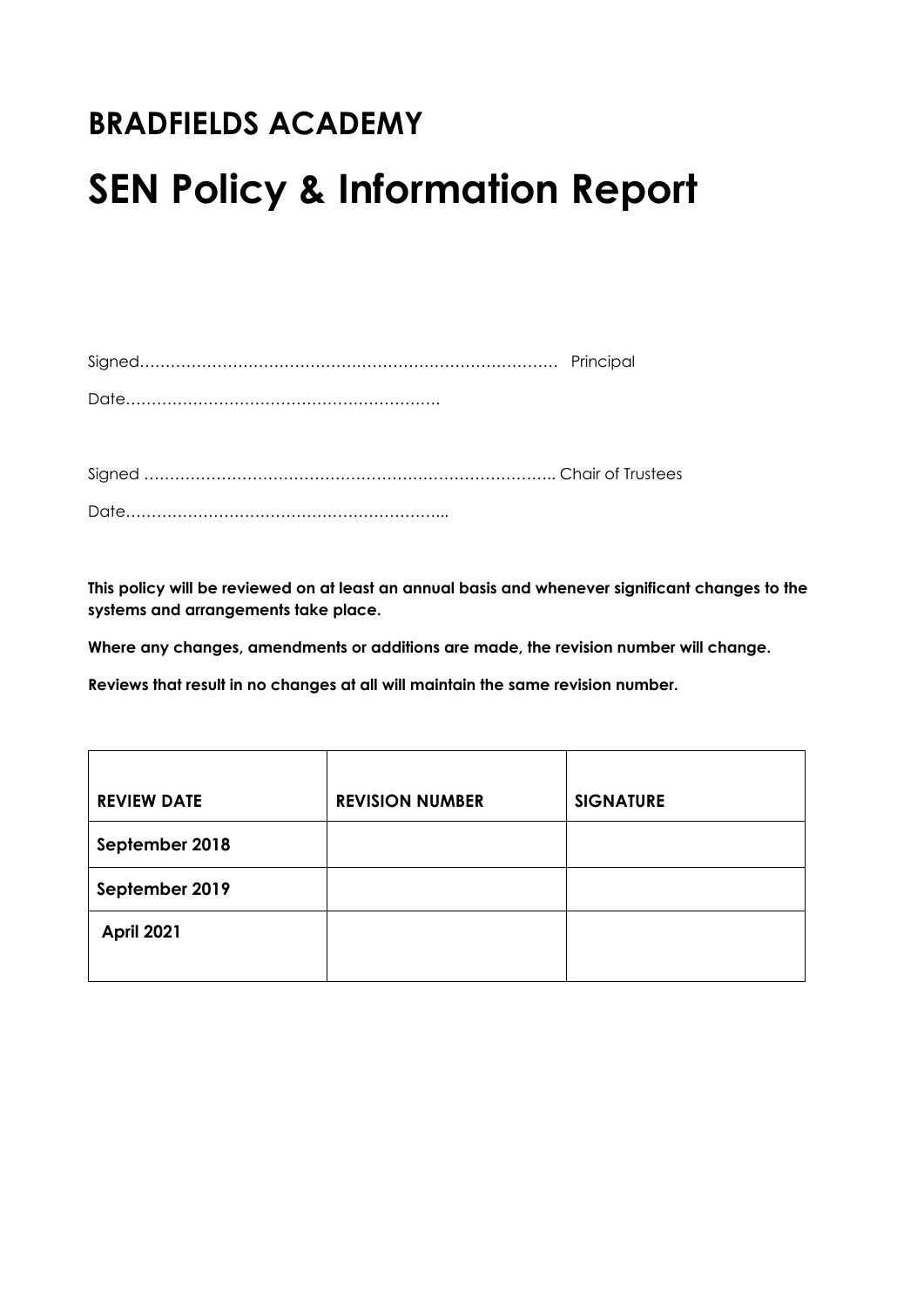# **Contents**

| Monitoring SEN and Assessing the Developing Needs of Students 5            |  |
|----------------------------------------------------------------------------|--|
|                                                                            |  |
|                                                                            |  |
| Supporting Students Moving Between Key Stages and Preparing For Adulthood6 |  |
|                                                                            |  |
|                                                                            |  |
|                                                                            |  |
|                                                                            |  |
|                                                                            |  |
|                                                                            |  |
|                                                                            |  |
|                                                                            |  |
|                                                                            |  |
|                                                                            |  |
| Contact Details of Support Services for Parents of Students with SEN  8    |  |
|                                                                            |  |
|                                                                            |  |
|                                                                            |  |
|                                                                            |  |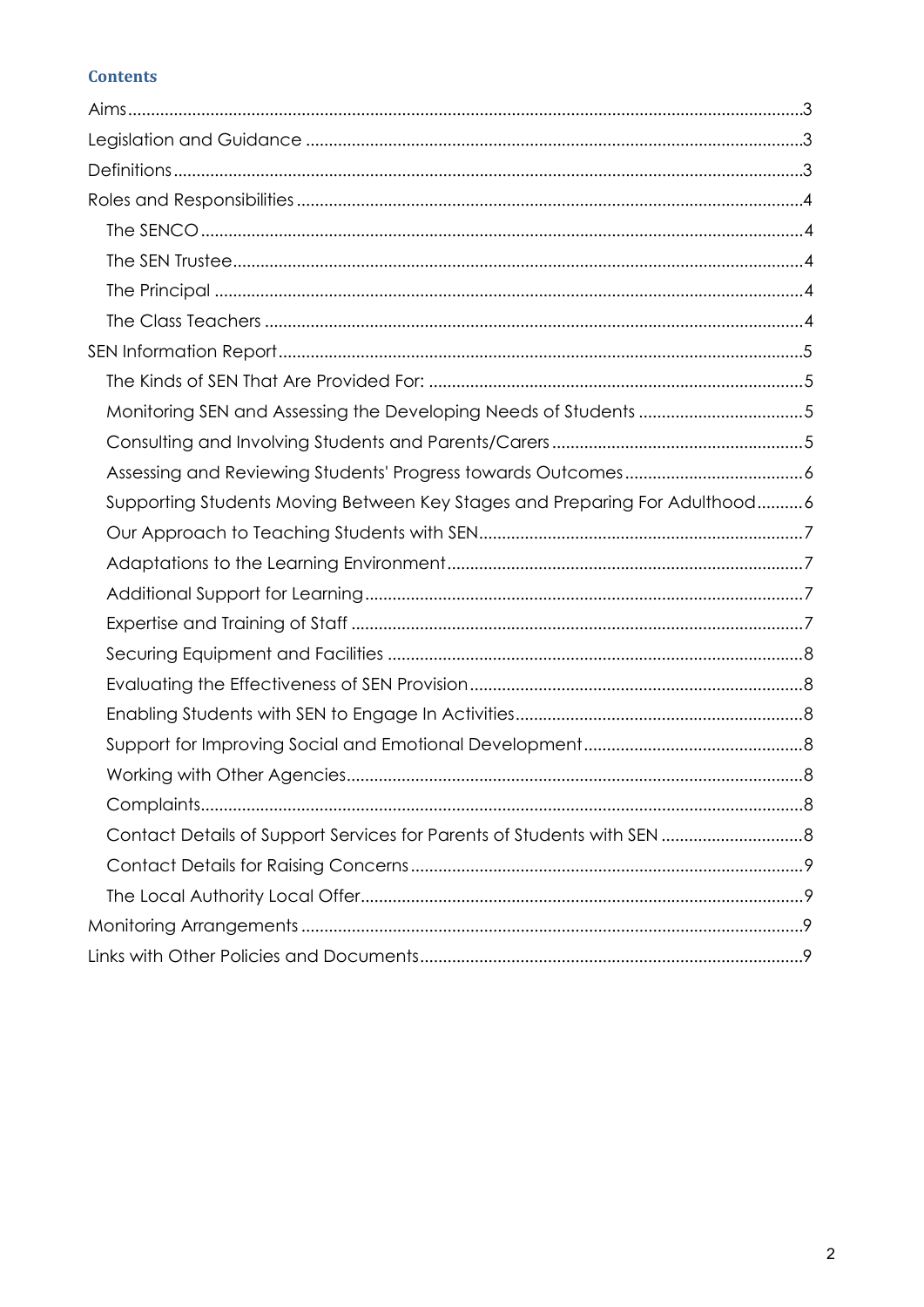# <span id="page-2-0"></span>**Aims**

Our SEN policy and information report aims to:

- Set out how our academy will support and make provision for students with special educational needs (SEN).
- Explain the roles and responsibilities of everyone involved in providing for students with SEN.

As a specialist academy designated for students with Moderate Learning Difficulties, and Autism all students have SEN. Some students may have additional needs to these main categories.

Bradfields Academy seeks to ensure that all students are given the opportunity and challenge to progress to their maximum potential within both the academic and social and emotional curricular. We are also committed to challenging both their own and their family's aspirations for progression beyond the academy. In order to achieve these goals, the current areas of focus are:

- 1. Ensuring that all resources are age and stage appropriate for all students.
- 2. Continually reviewing the curriculum with regard to the impact on students' knowledge and understanding.
- 3. Encouraging all students to become even greater active participants in their own learning and understand next steps through supportive marking & feedback.
- 4. Further developing the collection and analysis of data to support the highest standard of student outcomes and challenge underachievement.
- 5. Continue to develop staff expertise in managing and supporting the changing behaviours of the most complex students within each new cohort.
- 6. Challenging parental engagement with the academy and further raising family's aspirations for students.
- 7. To implement a revised career strategy for the academy, along with increased opportunities for the older students.
- 8. To continue to develop Life Skills lessons and opportunities ensuring practical application of skills where appropriate.
- 9. Develop remote learning resources so that all students have the opportunity to engage in learning away from the academy should a prolonged period of closure or isolation be necessary.

# <span id="page-2-1"></span>**Legislation and Guidance**

This policy and information report is based on the statutory [Special Educational Needs and](https://www.gov.uk/government/uploads/system/uploads/attachment_data/file/398815/SEND_Code_of_Practice_January_2015.pdf)  [Disability \(SEND\) Code of Practice](https://www.gov.uk/government/uploads/system/uploads/attachment_data/file/398815/SEND_Code_of_Practice_January_2015.pdf) and the following legislation:

- [Part 3 of the Children and Families Act 2014,](http://www.legislation.gov.uk/ukpga/2014/6/part/3) which sets out schools' and academies' responsibilities for students with SEN and disabilities.
- [The Special Educational Needs and Disability Regulations 2014,](http://www.legislation.gov.uk/uksi/2014/1530/contents/made) which set out schools' and academies' responsibilities for education, health, and care (EHC) plans, SEN co-ordinators (SENCOs) and the SEN information report.

This policy also complies with our funding agreement and articles of association.

# <span id="page-2-2"></span>**Definitions**

A student has SEN if they have a learning difficulty or disability which calls for special educational provision to be made for them.

They have a learning difficulty or disability if they have:

- A significantly greater difficulty in learning than the majority of others of the same age, or
- A disability which prevents or hinders them from making use of facilities of a kind provided for others of the same age in mainstream schools and academies.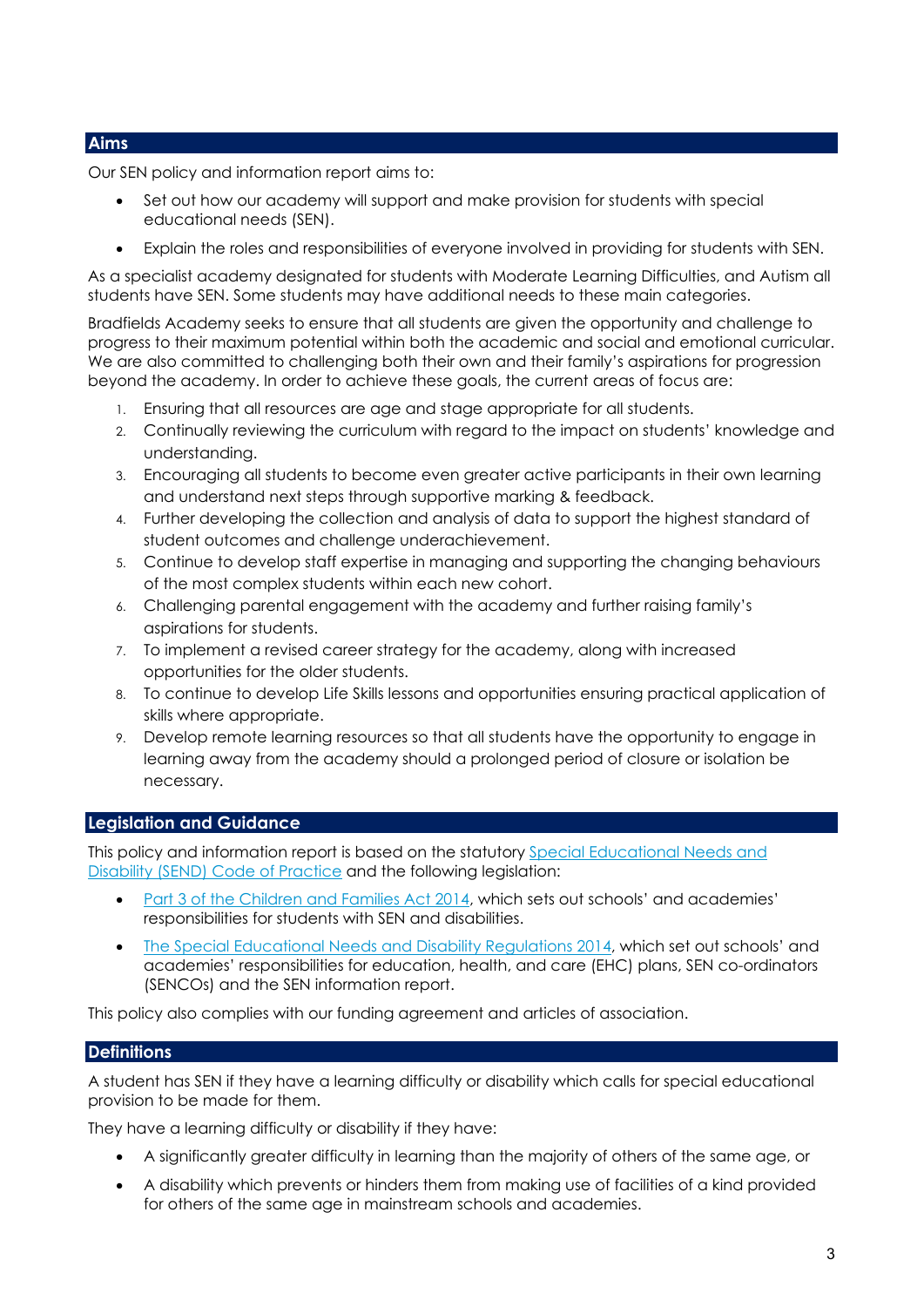Special educational provision is an educational or a training provision that is additional to, or different from, that made for other children or young people of the same age by mainstream schools or academies.

All students at Bradfields Academy fall under this definition.

Although the definition applies to all SEN the admissions criteria for Bradfields states that the primary need must be for learning and/or autism. Students may have a secondary behaviour or physical need related to their primary need.

# <span id="page-3-0"></span>**Roles and Responsibilities**

# <span id="page-3-1"></span>**The SENCO**

As a specialist provision there is no named SENCO as all staff are required to take on responsibilities that would be a SENCO's responsibility in a mainstream provision. The role of the Vice Principal is the point of reference for all staff and external agencies.

The Vice Principal will:

- Work with the principal and SEN Trustee to determine the strategic development of the SEN policy and provision in the academy.
- Have day-to-day responsibility for the operation of this SEN policy and the co-ordination of specific provision made to support individual students with specific SEN.
- Provide professional guidance to colleagues and work with staff, parents, and other agencies to ensure that students receive appropriate support and high-quality teaching.
- Advise on the deployment of the academy's delegated budget and other resources to meet students' needs effectively.
- Support staff when they are the point of contact for external agencies.
- Support with, and monitor the liaisons with potential next providers of education to ensure students and their parents are informed about options and a smooth transition is planned.
- Work with the principal and governing board to ensure that the academy meets its responsibilities under the Equality Act 2010 with regard to reasonable adjustments and access arrangements.
- Ensure the academy keeps student records up to date.

# <span id="page-3-2"></span>**The SEN Trustee**

The SEN Trustee will:

- Help to raise awareness of SEN issues at governing board meetings.
- Monitor the quality and effectiveness of SEN and disability provision within the academy and update the governing board on this.
- Work with the Senior Leadership Team to determine the strategic development of the SEN policy and provision in the academy.

# <span id="page-3-3"></span>**The Principal**

The Principal will:

- Work with the Senior Leadership Team and SEN Trustee to determine the strategic development of the SEN policy and provision in the academy.
- Have overall responsibility for the provision and progress of learners within the academy.

# <span id="page-3-4"></span>**The Class Teachers**

Each class teacher is responsible for:

- The progress and development of every student in their class.
- Working closely with any teaching assistants or specialist staff to plan and assess the impact of support and interventions and how they can be linked to classroom teaching.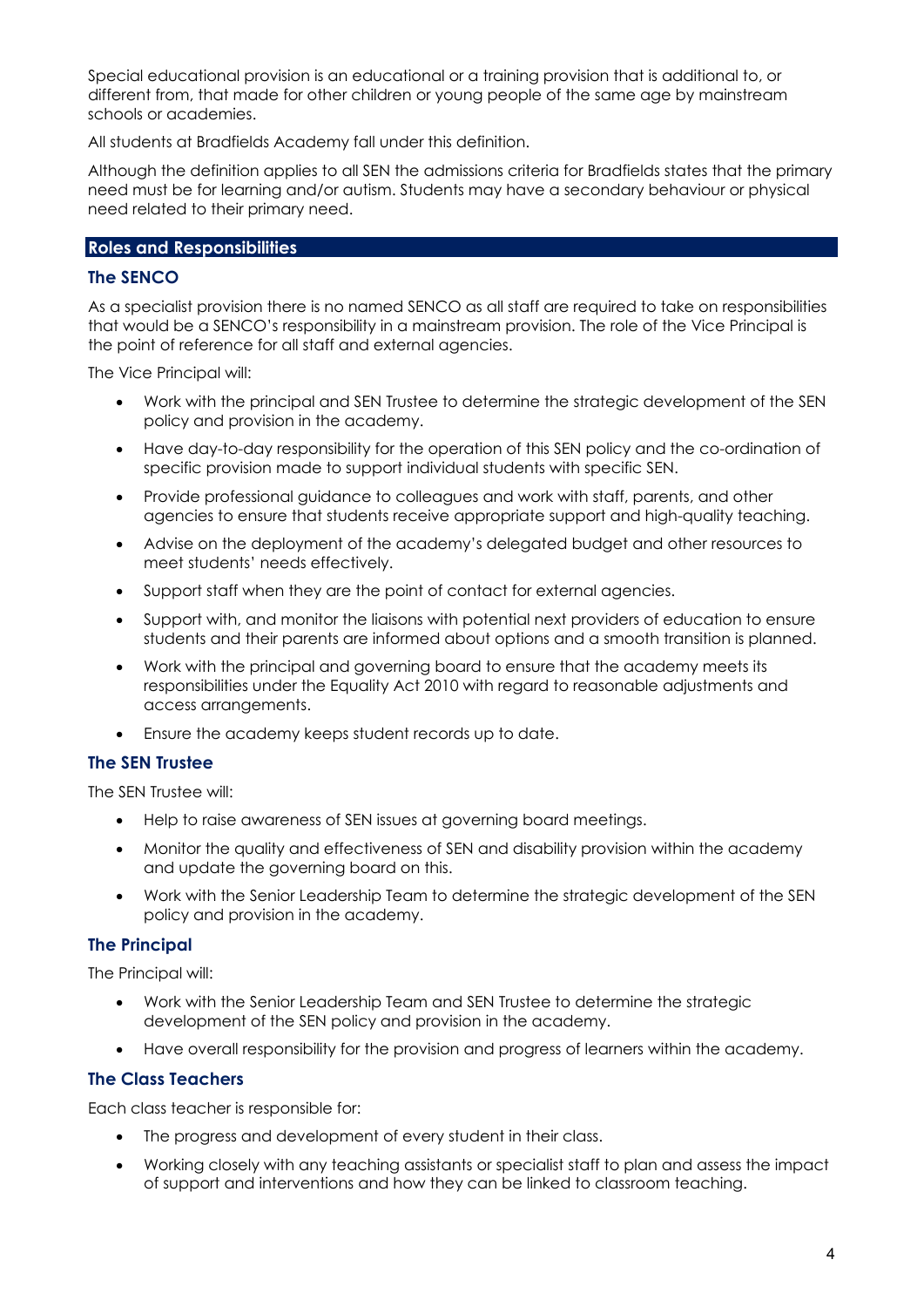- Working with the Senior Leadership Team to review each student's progress and development and decide on any changes to provision.
- Ensuring they follow this SEN policy.

# <span id="page-4-0"></span>**SEN Information Report**

# <span id="page-4-1"></span>**The Kinds of SEN That Are Provided For:**

Bradfields Academy currently provides educational provision (differing from mainstream) for a range of needs, including:

- Communication and interaction, for example, autistic spectrum disorder, Asperger's Syndrome, speech and language difficulties.
- Cognition and learning, for example, dyslexia, dyspraxia.
- Social, emotional and mental health difficulties, for example, attention deficit hyperactivity disorder (ADHD).
- Sensory and/or physical needs, for example, visual impairments, hearing impairments, processing difficulties, epilepsy.
- Moderate/severe/profound and multiple learning difficulties.

All students must have an Education Health and Care Plan (or Statement) on entry to Bradfields Academy.

# <span id="page-4-2"></span>**Monitoring SEN and Assessing the Developing Needs of Students**

All students receive a baseline evaluation attainment on entry; Progress on the Bradfields Steps system provides achievement and progress data. This information along with details from external agencies (such as paediatricians etc.) is an integral part of the Annual EHCP Review meeting.

The Annual Review meeting is the method used to update any changes to the SEN of students.

# <span id="page-4-3"></span>**Consulting and Involving Students and Parents/Carers**

The academy provides a range of opportunities for parents and carers to engage with the students' education. These opportunities include formal and informal events including:

- The Annual EHCP Review meeting
	- o Giving parents/carers the opportunity to be involved in target setting and transition plans.
- Parent/Carer consultation evenings
	- o Giving feedback on student progress and achievement in each subject area.
- Options Evening
	- o Giving advice on the opportunities available to each student in KS4 or KS5.
- Careers Events
	- o Giving parents details on the opportunities available to each student.
- Afternoon Tea/Coffee Mornings.
- Pastoral Review Day.
- Celebration Events.

In addition to events that detail the student's progress the academy provides opportunities for parents and carers to attend events that support their understanding and support of SEN. These include:

- Subject specific workshops for parents/carers in English, maths, ICT and languages.
- Parenting programmes especially designed around supporting ASD students.
- Hygiene/Heathy Eating.
- Finance and Benefits.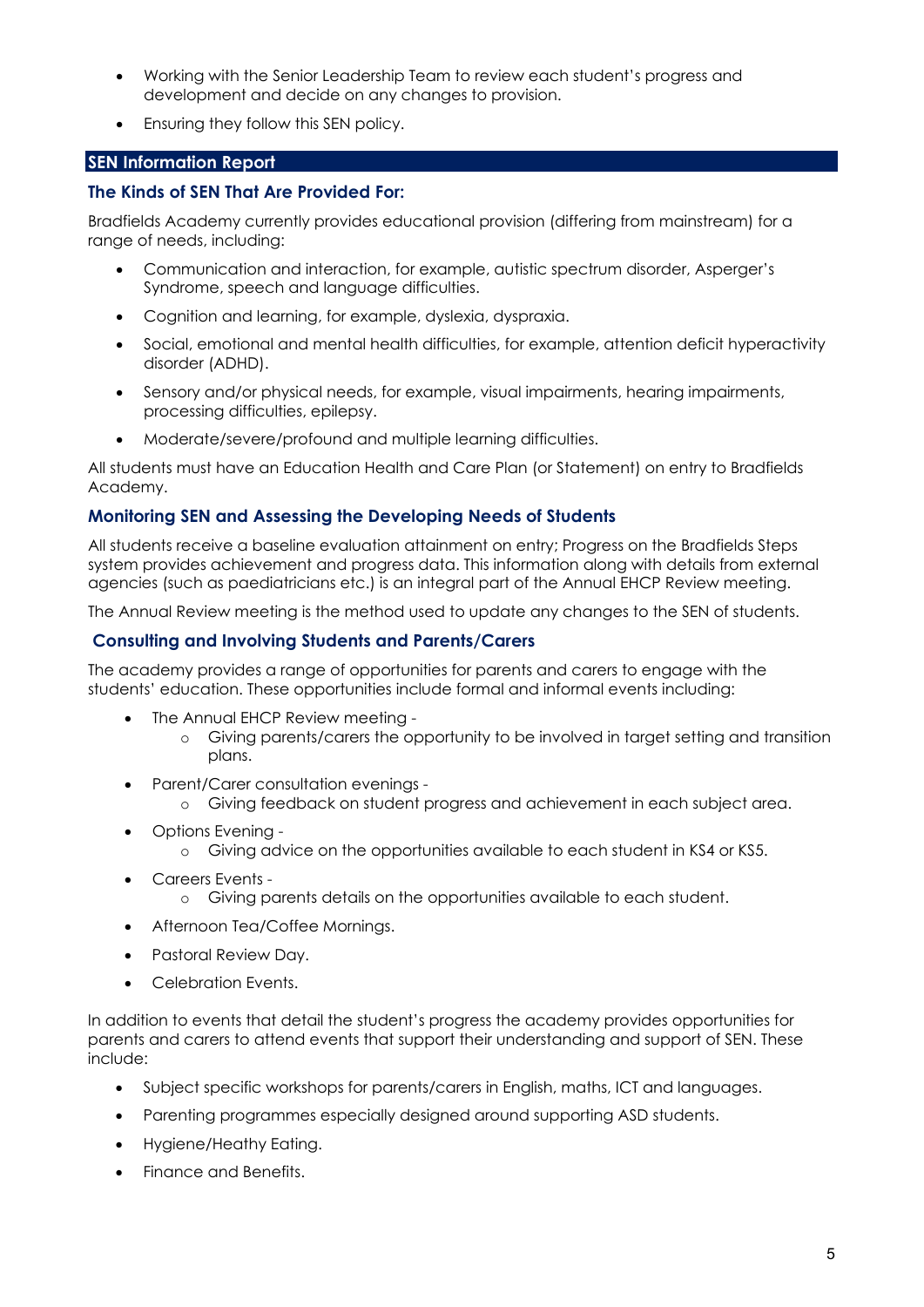# <span id="page-5-0"></span>**Assessing and Reviewing Students' Progress towards Outcomes**

The subject teachers and form tutors work with their Subject Leads and Engagement Support Leads to provide detail on all students' academic and social progress. This will be regularly reported during the academy's data drops (3 times an academic year) and during the EHCP Annual Review Meeting. If the student is a LAC, then the detail will also be reported and reviewed at the LAC and PEP meetings. The detail reported and recorded will include:

- The subject teacher's and form tutor's assessment and experience of the student.
- The previous progress, attainment, and behavior of the student.
- Other teachers' assessments, where relevant.
- The individual's development in comparison to their peers and national data.
- The views and experience of parents.
- The student's own views.
- Advice from external agencies, if relevant.

The assessment will be reviewed regularly.

All teachers and support staff who work with the students will be made aware of their needs, the outcomes sought, the support provided, and any teaching strategies or approaches that are required. We will regularly review the effectiveness of the support and interventions and their impact on the student's progress.

# <span id="page-5-1"></span>**Supporting Students Moving Between Key Stages and Preparing For Adulthood**

Bradfields Academy has an EYFS/Primary provision as well as an 11-19 secondary provision. There are a variety of points where students can transition into, out of, or within the academy.

- I. Bradfields Primary to Bradfields Key Stage 3 Teachers teach across all areas of the academy and so students are known before they transition from Primary to the Key Stage 3 area of the academy. In preparation for this the Key Stage 3 Engagement Support Lead attends important meetings for those students transitioning to Year 7 from Primary.
- II. External Primary to Bradfields Key Stage 3 A transition team visits all referrals to the academy and then those that secure a place are further visited by members of this team. Usually this is in attendance of the EHC meeting (or PEP/LAC where appropriate). From this meeting if the need is identified the Parent Carer Partnership Team may be in early contact with the family. All families and students are invited to visits and transition events.
- III. Key Stage 3 to Key Stage 4 The Engagement Support Leads for Key Stage 3 and Key Stage 4 work together in preparing the students for this transition. They prepare transition events and trips that the current Year 9 and Year 10 partake in. There is also a buddy system where all Year 9 students are partnered with a buddy in their new form group from Year 10. Parents and carers are invited to transition events such as coffee mornings and afternoon tea to meet the new tutor. This event is repeated a few weeks into the new academic year to review progress. At the end of each academic year there is a fortnight period where all internal transition occurs.
- IV. Key Stage 4 to Key Stage 5 The Engagement Support Leads for Key Stage 4 and Key Stage 5 work together in preparing for internal transition. Parents and carers are invited to a transition coffee morning where they can meet the new staff. Those students who are moving to a new provider are supported through the EHCP meetings. The Transition Coordinator is also available to support students and families at interviews and visits.
- V. Beyond Key Stage 5 Progression routes are identified through the EHCP Review meetings. The Transition Co-ordinator supports students with applications, interviews, and visits to their potential destinations. Providers receive information about the needs of the students prior to interview.

Information sharing will be within the guidelines of our GDPR policy.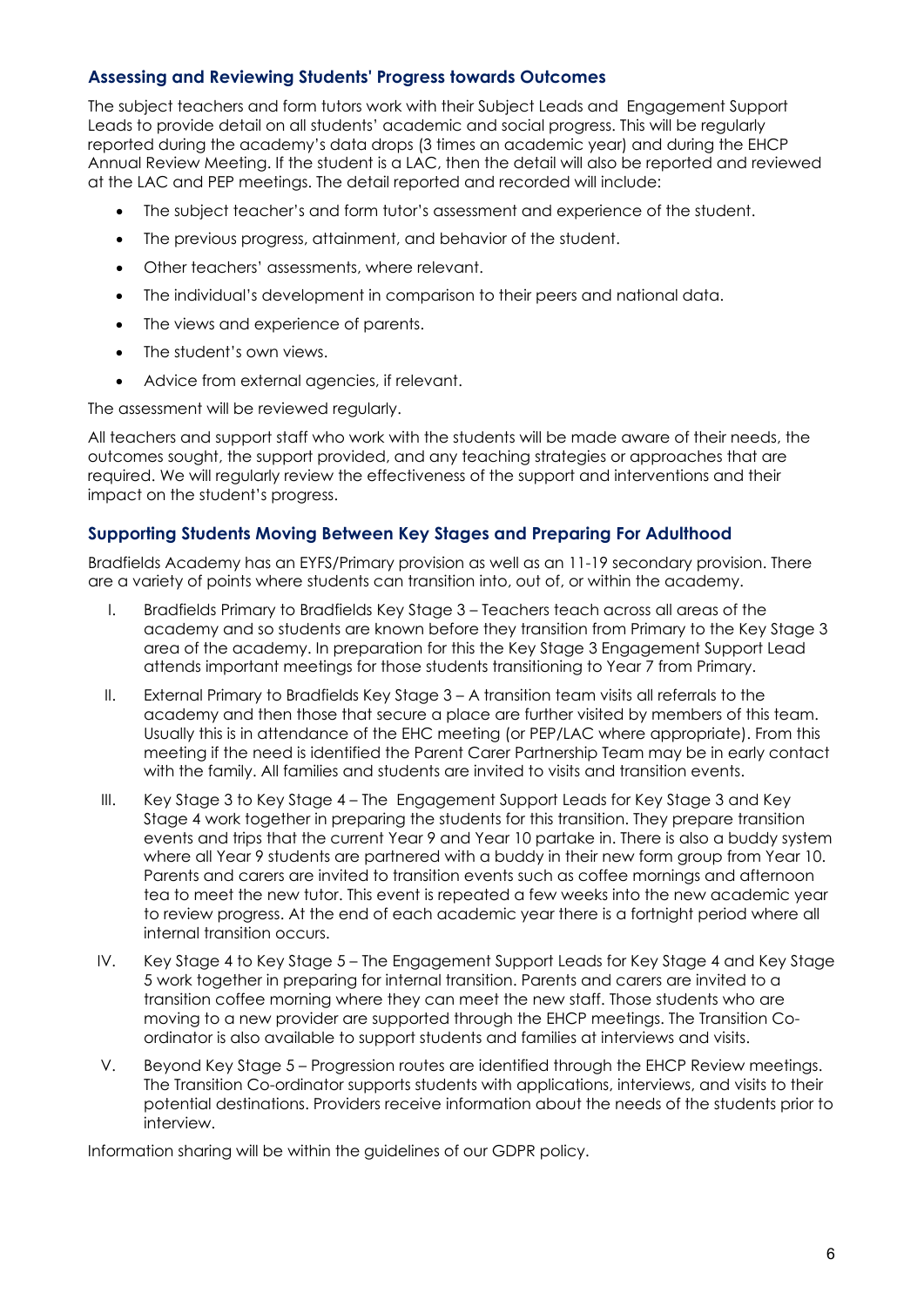# <span id="page-6-0"></span>**Our Approach to Teaching Students with SEN**

Teachers are responsible and accountable for the progress and development of all the students in their class.

High quality teaching is our first step in responding to the needs of all students. Lessons will be differentiated for individual students and groups of students.

The following interventions are also available for students:

- Beanstalk Readers.
- Reading Intervention.
- Numeracy Intervention.
- Nurture Group for those requiring a sensory curriculum.
- Programme 1 and Programme 2 Groups for those who are borderline SLD.
- Therapeutic Group for those with emotional needs that are a barrier to learning
- TA support in lessons This is deployed by the teacher.

#### <span id="page-6-1"></span>**Adaptations to the Learning Environment**

All lessons are differentiated and delivered to small groups of students. In addition to this we will make all reasonable adaptations to support students' needs. This may include:

- Further adapting resources, for example large print for those students with visual impairment, or the use of Communicate in Print.
- Using recommended aids, such as laptops, coloured overlays, visual timetables, communication aids, etc.
- Differentiating our teaching, for example, giving longer processing times, pre-teaching of key vocabulary, reading instructions aloud, etc.

# <span id="page-6-2"></span>**Additional Support for Learning**

Bradfields Academy employs additional staff to offer the following interventions that support student progress and achievement within lessons:

- Play Therapy.
- Drama Therapy.
- Parent Carer Support.
- Medical Support.
- Speech and Language Support.
- Physiotherapy and Occupational Therapy.
- Student Transition.

In addition to these the academy will work with a variety of identified external providers to support students. This will be on an individual basis.

# <span id="page-6-3"></span>**Expertise and Training of Staff**

All staff within the academy support students with a variety of SEN. As such they are constantly updating their experiences. Training can be:

- Individual training delivered by an external provider at an off-site venue.
- Group training held at the academy delivered by in house specialists or external providers.
- Whole staff training delivered within the academy by in house specialists or external providers.

In house training will take place during the identified INSET days, CPD sessions or regular staff meetings.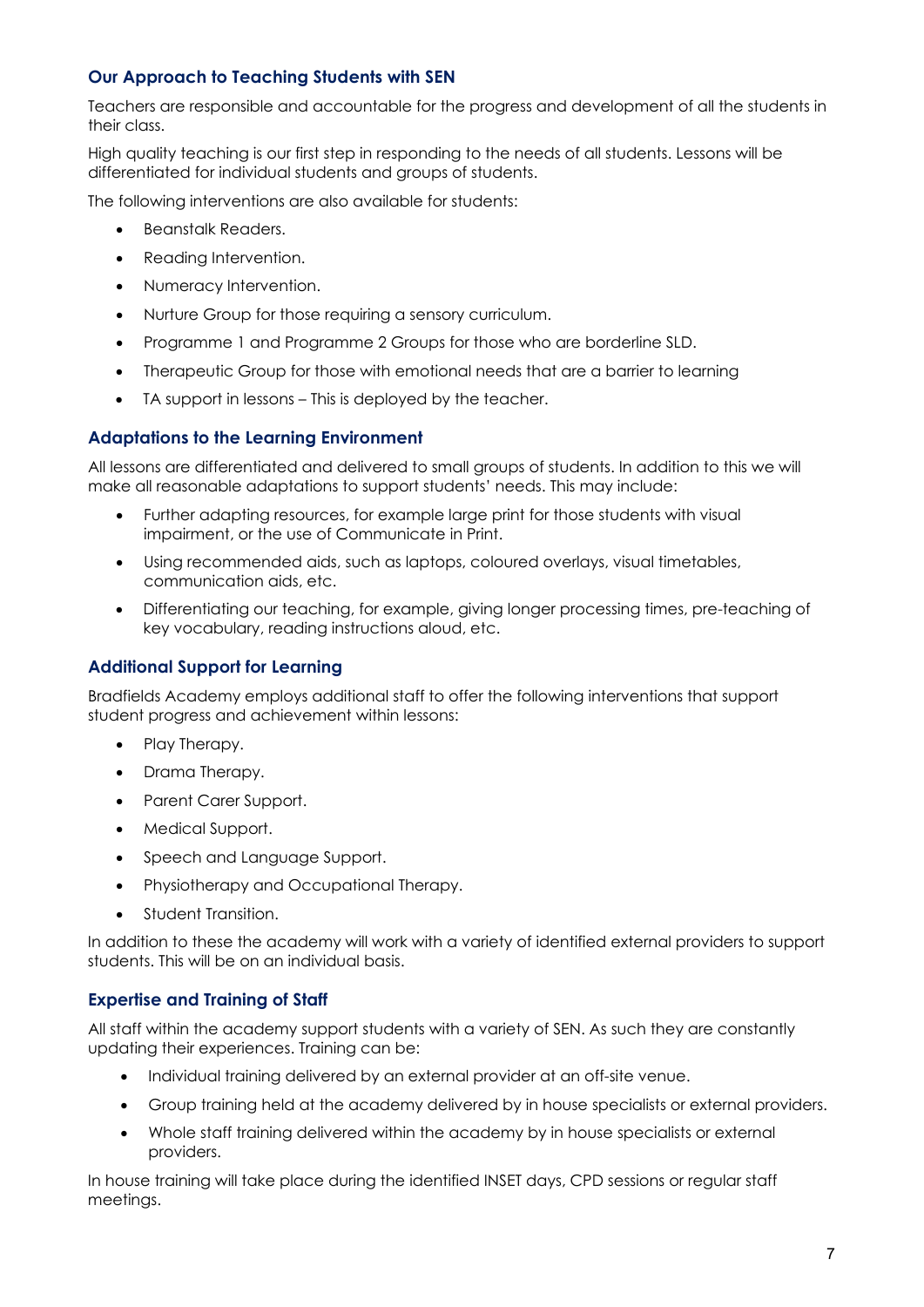# <span id="page-7-0"></span>**Securing Equipment and Facilities**

Specialist equipment is identified through the EHCP process, or from recommendations from external agencies. As a specialist academy these are funded from the individual students funding, or through bigger spends authorised by the academy.

The academy will also undertake bids to the LA and local charities in order to secure funding for some projects and equipment.

#### <span id="page-7-1"></span>**Evaluating the Effectiveness of SEN Provision**

We evaluate the effectiveness of provision for all students by:

- Reviewing student progress at each data drop.
- Reviewing the impact of interventions.
- Reviewing the impact of spending (i.e. Pupil Premium, Catch Up funding, etc.).
- Using student questionnaires.
- Monitoring of standards by the Senior Leadership Team.
- Holding annual reviews for students with statements of SEN or EHC plans.

#### <span id="page-7-2"></span>**Enabling Students with SEN to Engage In Activities**

All our extra-curricular activities and academy visits are available to all our students, including our before-and after-hours clubs.

All students are expected to take part in sports day.

Any student wishing to take part in academy shows and productions is given the opportunity to do so.

No student is ever excluded from taking part in any activity because of their SEN or disability.

#### <span id="page-7-3"></span>**Support for Improving Social and Emotional Development**

We provide support for students to improve their emotional and social development in the following ways:

- All students are encouraged to be part of the Academy Council.
- All students undertake Character Strengths work which is a scheme to promote their social and emotional development.
- Students can be referred to our therapy team from a staff referral, a peer referral, or a selfreferral.

The academy has an Anti-Bullying Policy in place.

#### <span id="page-7-4"></span>**Working with Other Agencies**

All students are individuals and have a unique family background. As such a variety of differing agencies can be involved. The academy will support work with any existing agency involved, and sign-post families to any agency that may be able to offer additional support.

#### <span id="page-7-5"></span>**Complaints**

All complaints pertaining to Bradfields Academy need to be referred to the Academy Complaints procedure which is available on the website or a hard copy can be dispatched in the post or collected from reception.

#### <span id="page-7-6"></span>**Contact Details of Support Services for Parents of Students with SEN**

If parents/carers are looking for support with SEN it should first be ascertained as to the nature of the support required:

• If this is general support then they should be referred in the first instance to the academy's Parent Carer Partnership Team.